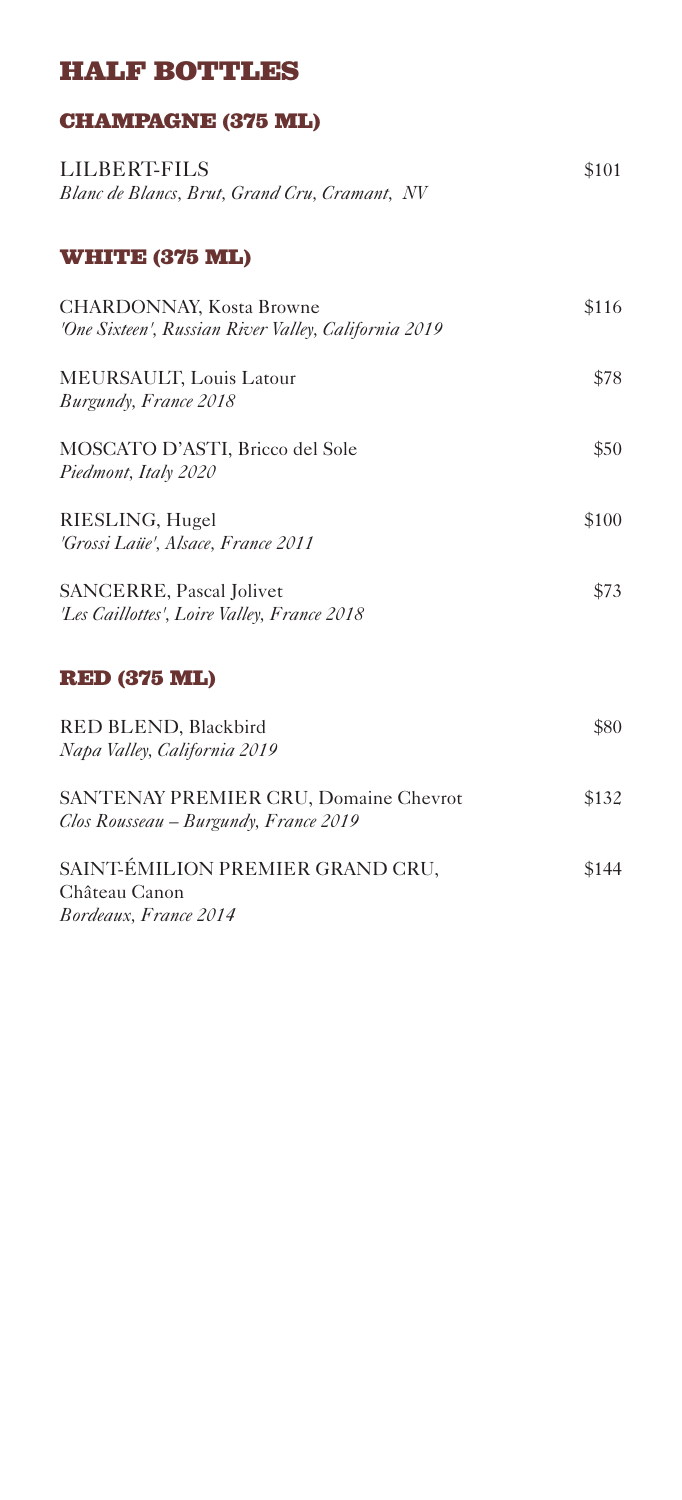# **SAKE**

| MIZUBASHO, Ginjo<br>Glass<br>Carafe<br>720ml Bottle                                     | \$19<br>\$42<br>\$118 |
|-----------------------------------------------------------------------------------------|-----------------------|
| EIKO FUJI, 'Honkara'<br>Honjozo Karakuchi<br>Glass<br>Carafe<br>1.8L Bottle             | \$19<br>\$42<br>\$192 |
| DEWAZAKURA, 'Mountain Cherry'<br>Daiginjo<br>720 ml Bottle                              | \$145                 |
| MABOROSHI, 'Secret'<br>Junmai Daiginjo<br>720 ml Bottle                                 | \$344                 |
| SHICHI HON YARI, 'The Seven Spearsmen'<br>Junmai Ginjo Nigori<br>720 ml Bottle          | \$92                  |
| BER                                                                                     |                       |
| BROOKLYN BREWERY, Brooklyn Lager<br>American Amber Lager, Brooklyn, New York (5.2% ABV) | \$8                   |
| RADIANT PIG CRAFT BEERS, Save The Robots<br>American IPA, New York, New York (7% ABV)   | \$13                  |
| OFFSHOOT BEER COMPANY, Escape<br>West Coast IPA, Placentia, California (7.1% ABV)       | \$15                  |
| THREES BREWING, Vliet<br>Pilsner, Brooklyn, New York (5.2% ABV)                         | \$14                  |
| MASTER GAO BREWING COMPANY<br>Nanjing Black Lager, China (5.2% ABV)                     | \$16                  |
| MASTER GAO BREWING COMPANY<br>Baby Jasmine Tea Lager, China (5.4% ABV)                  | \$16                  |
| TSINGTAO BREWERY<br>Lager, China (4% ABV)                                               | \$8                   |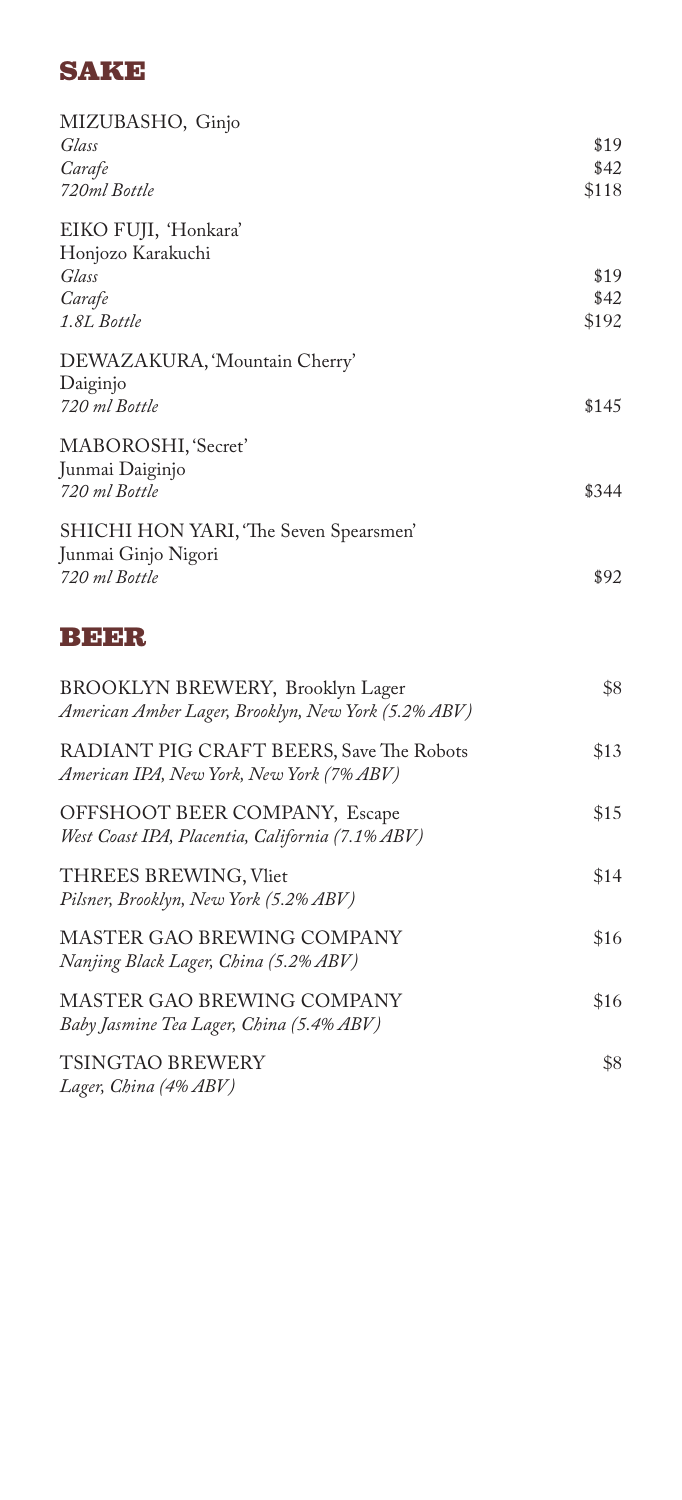## **CHAMPAGNE**

| A. MARGAINE PREMIER CRU<br>'Le Demi-Sec', Demi-sec, Villers-Marmery-Reims NV | \$133  |
|------------------------------------------------------------------------------|--------|
| ANDRÉ JACQUART<br>Vertus Experience', Blanc de Blancs, Extra Brut, Vertus NV | \$103  |
| <b>GOSSET</b><br>'Grand Millésime', Brut, Aÿ 2012                            | \$194  |
| <b>KRUG</b><br>'Grand Cuvée', 167th Edition, Brut, Reims MV                  | \$458  |
| MOËT & CHANDON<br>'Cuvée Dom Pérignon', Brut, Épernay 2010                   | \$509  |
| PIERRE GERBAIS<br>'L'Osmose', Extra Brut, Côte des Bar – Aube NV             | \$147  |
| <b>PHILIPPONNAT</b><br>'Royal Reserve', Non-Dosé, Aÿ NV                      | \$175  |
| <b>SALON</b><br>Blanc des Blancs, Brut, Les Mesnil Sur Oger 2007             | \$1323 |
| <b>VEUVE CLICQUOT</b><br>'Yellow Label', Brut, Reims NV                      | \$158  |

# **ROSÉ CHAMPAGNE**

| <b>CHRISTIAN ETIENNE</b><br>Brut Rosé, Meurville, France NV         | \$100 |
|---------------------------------------------------------------------|-------|
| <b>JOSEPH PERRIER</b><br>'Cuvée Royale', Brut Rosé, Épernay NV      | \$154 |
| <b>LAURENT-PERRIER</b><br>'Cuvée Rosé', Brut Rosé, Reims, France NV | \$236 |

### **SPARKLING**

| <b>BLANC DE BLANCS, Paumanok</b>         | \$125 |
|------------------------------------------|-------|
| North Fork of Long Island, New York 2016 |       |
| <b>JANSZ</b>                             | \$75  |
| 'Premium Cuvee', Tasmania, Australia NV  |       |

# **ROSÉ SPARKLING**

| CREMANT D'ALSACE ROSÉ, Joseph Cattin<br>Brut, Alsace, France NV       | \$68  |
|-----------------------------------------------------------------------|-------|
| FRANCIACORTA ROSÉ, Barone Pizzini<br>Extra Brut, Lombardy, Italy 2014 | \$107 |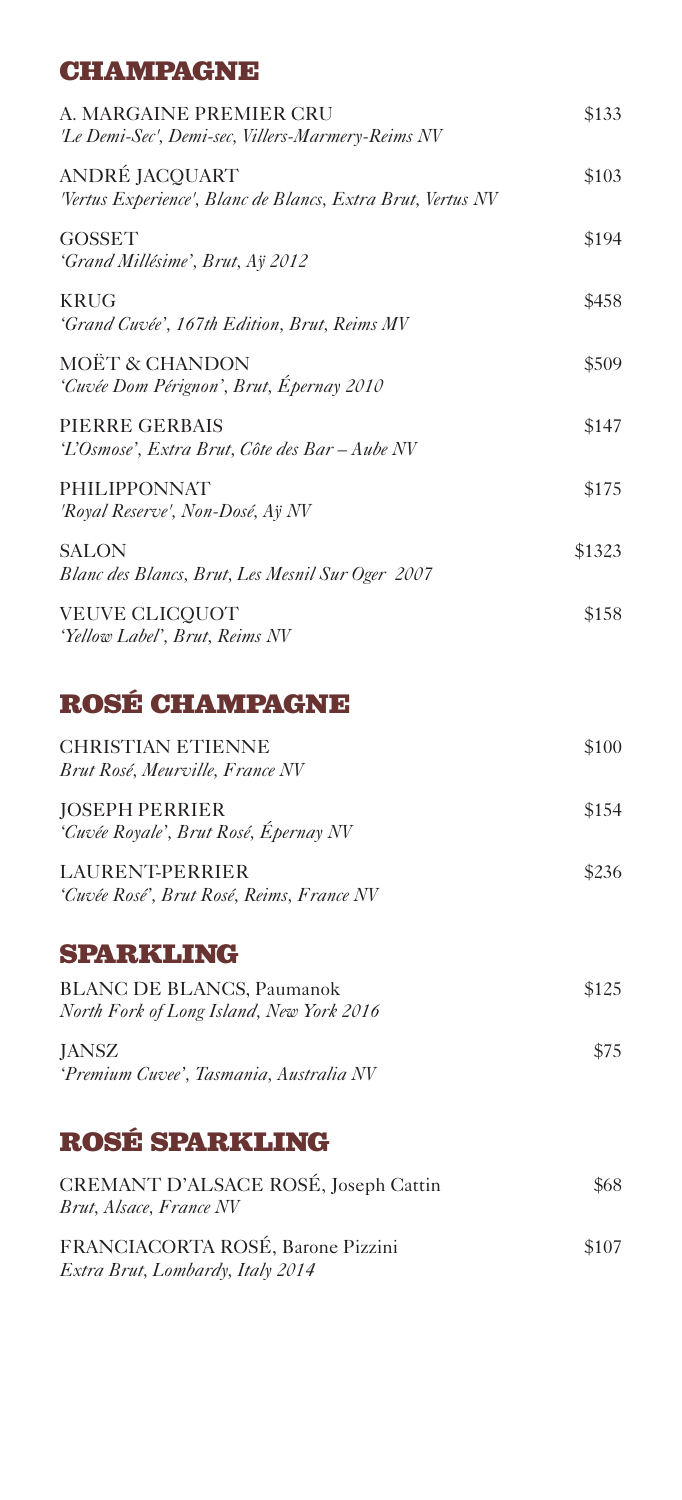## **AROMATIC DRY WHITES**

| <b>CHENIN BLANC, Paumanok</b><br>North Fork of Long Island, New York 2020 | \$75  |
|---------------------------------------------------------------------------|-------|
| CONDRIEU, Jean-Luc Colombo<br>'Amour de Dieu', Rhône Valley, France 2017  | \$227 |
| <b>CONDRIEU, Saint Cosme</b><br>Rhône Valley, France 2018                 | \$204 |
| MELON DE BOURGOGNE, Bow & Arrow<br>Willamette Valley, Oregon 2020         | \$54  |
| RIESLING, Domaine Weinbach<br>'Cuvée Colette', Alsace, France 2019        | \$134 |
| RIESLING, Trimbach<br>'Cuvée Frédéric Emile', Alsace, France 2011         | \$121 |
| RIESLING, Weingut Bründlmayer<br>Steinmassel - Kamptal, Austria 2020      | \$93  |
| <b>SAUVIGNON BLANC, Daou</b><br>Paso Robles, California 2020              | \$65  |

## **HERBACEOUS DRY WHITES**

| CHENIN BLANC, Alheit Vineyards<br>'Magnetic North', Citrusdal Mountain, South Africa 2018      | \$239 |
|------------------------------------------------------------------------------------------------|-------|
| CHENIN BLANC, Ken Forrester<br>'Old Vine Reserve', Stellenbosch, South Africa 2019             | \$61  |
| LISTRAC-MÉDOC, Château Fourcas Hosten<br>Bordeaux, France 2015                                 | \$127 |
| MENETOU-SALON, Domaine Jean-Max Roger<br>'Le Petit Clos', Morogues - Loire Valley, France 2019 | \$73  |
| SANCERRE, Alphonse Mellot<br>Generation '19', Loire Valley, France 2017                        | \$159 |
| SANCERRE, Henri Bourgeois<br>'La Côte des Mont Damés', Loire Valley, France 2020               | \$99  |
| VIN DE CORSE, Clos Venturi<br>Corsica, France 2020                                             | \$96  |
| VERDICCHIO RISERVA, Marotti Campi<br>'Salmariano', Castelli di Jesi, Marche, Italy 2018        | \$62  |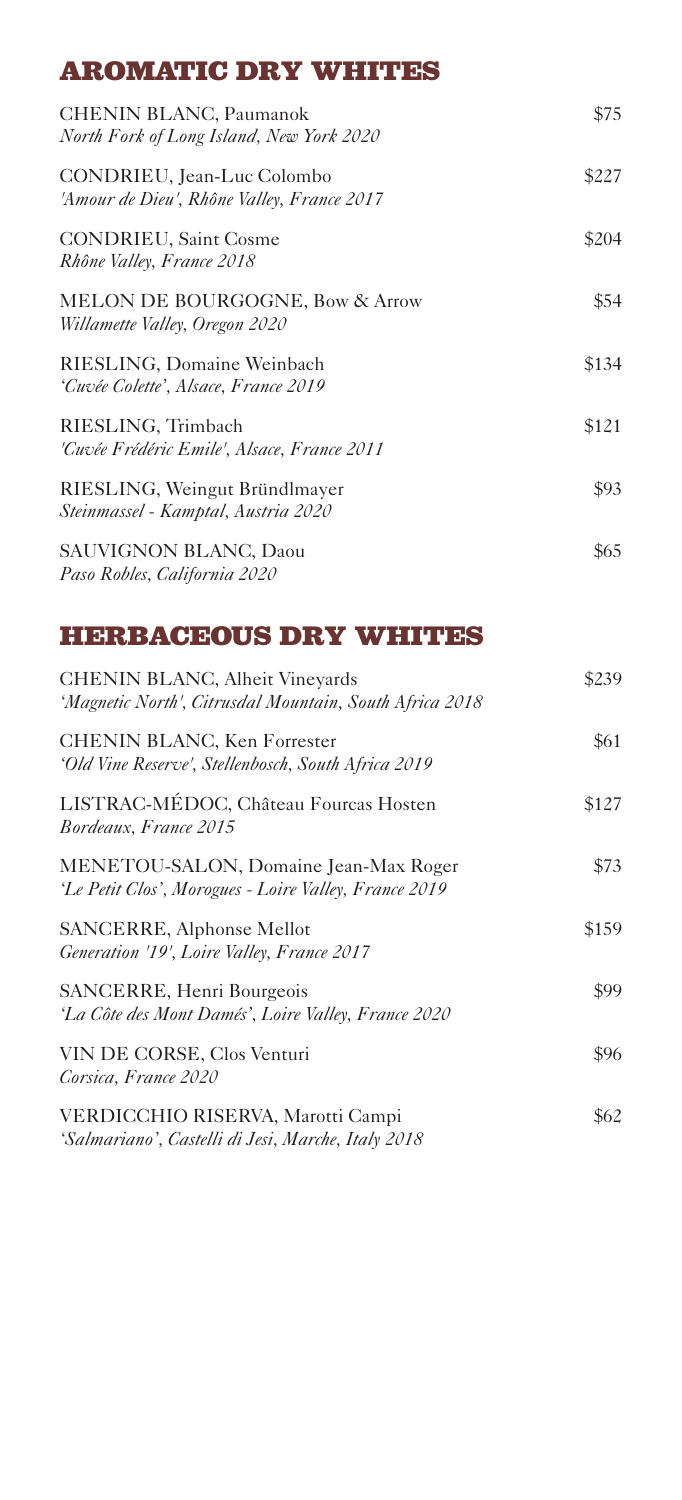#### **TEQUILA**

| <b>CASAMIGOS REPOSADO</b>            | \$19.5 |
|--------------------------------------|--------|
| <b>CAYÉYA REPOSADO</b>               | \$28   |
| <b>CAZADORES BLANCO</b>              | \$15.5 |
| DON JULIO ANEJO                      | \$25   |
| MILAGRO SELECT BARREL RESERVE SILVER | \$18.5 |
| PATRON SILVER                        | \$20.5 |
| VIVA XXXII EXTRA ANEJO               | \$33   |
| VOLCAN DI MI TIERRA ANEJO CRISTALINO | \$24   |
| <b>MEZCAL</b>                        |        |
| <b>DEL MAGUEY</b>                    | \$16.5 |
| <b>ILEGAL REPOSADO</b>               | \$19.5 |
| <b>MONTELOBOS</b>                    | \$19.5 |
| GIN                                  |        |
| <b>BOMBAY SAPPHIRE</b>               | \$16   |
| DRUMSHANBO GUNPOWDER GIN             | \$19   |
| <b>GREENHOOK</b>                     | \$16.5 |
| <b>HENDRICK'S</b>                    | \$17   |
| <b>MONKEY 47</b>                     | \$25   |
| <b>TANQUERAY</b>                     | \$15.5 |
| <b>RUM</b>                           |        |
| <b>GOSLINGS BLACK SEAL</b>           | \$15   |
| HSE HIGHLAND CASK                    | \$21   |
| STARR ULTRA SUPERIOR LIGHT           | \$19   |
| <b>APERITIF &amp; DIGESTIF</b>       |        |
| <b>APEROL</b>                        | \$14.5 |
| <b>BRAULIO</b>                       | \$17   |
| <b>CAMPARI</b>                       | \$15   |
| <b>FERNET BRANCA</b>                 | \$14   |
| <b>LILLET</b>                        | \$14.5 |
| <b>CORDIAL &amp; LIQUEUR</b>         |        |
| <b>BAILEY'S</b>                      | \$15.5 |
| B & B                                | \$15   |
| <b>BORGHETTI SAMBUCA</b>             | \$16   |
| <b>COINTREAU</b>                     | \$16   |
| <b>DRAMBUIE</b>                      | \$14   |
| <b>FRANGELICO</b>                    | \$16   |
| <b>GRAND MARNIER</b>                 | \$16.5 |
| <b>PERNOD</b>                        | \$11   |
| <b>ST.GERMAIN</b>                    | \$16   |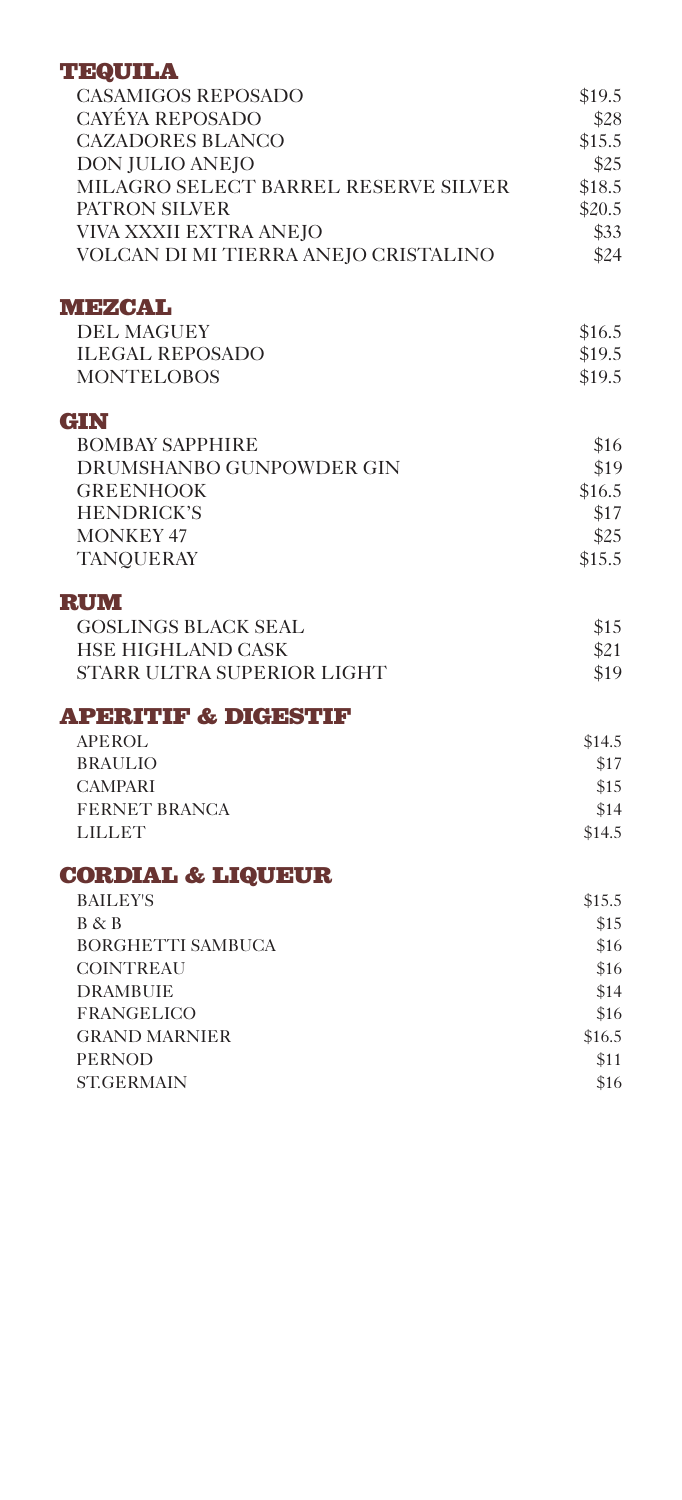#### **BOURBON**

| <b>GREAT IONES</b>              | \$16.5 |
|---------------------------------|--------|
| MAKER'S MARK                    | \$15.5 |
| RUSSELL RESERVE                 | \$19   |
| VAN WINKLE SPECIAL RESERVE 12YR | \$97   |

#### **SCOTCH**

| ARDBEG 10                | \$18   |
|--------------------------|--------|
| <b>DEWARS</b>            | \$16   |
| <b>DEWARS 12 YR</b>      | \$21.5 |
| <b>DEWARS SIGNATURE</b>  | \$52   |
| <b>GLENFIDDICH 12 YR</b> | \$19.5 |
| <b>GLENLIVET 12 YR</b>   | \$19.5 |
| LAGAVULIN 16 YR          | \$28.5 |
| MACALLAN 12YR            | \$25.5 |
| MACALLAN RARE CASK       | \$74   |
| OBAN 14 YR               | \$27.5 |
| <b>I WALKER BLACK</b>    | \$18.5 |
| <b>I WALKER BLUE</b>     | \$60   |

#### **RYE**

| CATSKILLS PROVISIONS HONEY           | \$18  |
|--------------------------------------|-------|
| LOCK STOCK & BARREL 13 YR            | \$32  |
| MICHTER'S US*1 STRAIGHT              | \$18  |
| <b>SAGAMORE SPIRIT PORT FINISH</b>   | \$26  |
| WHISTLE PIG 10 YR                    | \$24  |
| WHISTLE PIG VERMONT ESTATE OAK 15 YR | \$59  |
| WHISTLE PIG THE BOSS HOG 'V'         | \$113 |

#### **WHISK(E)Y**

| <b>JACK DANIELS</b>                    | \$16   |
|----------------------------------------|--------|
| <b>IAMESON</b>                         | \$16.5 |
| LITTLE BOOK CHAPTER 02:NOE SIMPLE TASK | \$45   |
| LOT $40$                               | \$17   |
| NIKKA TAKETSURU PURE MALT              | \$24   |
| PENDLETON DIRECTOR'S RESERVE 20 YR     | \$34   |
| ST. GEORGE SPIRITS BALLER              | \$31   |
| SUNTORY YAMAZAKI 12 YR                 | \$36   |
|                                        |        |

#### **VODKA**

| <b>BELVEDERE</b>            | \$15   |
|-----------------------------|--------|
| <b>GREY GOOSE</b>           | \$15   |
| <b>GREY GOOSE LE CITRON</b> | \$16   |
| <b>GREY GOOSE L'ORANGE</b>  | \$16   |
| <b>HARRIDAN</b>             | \$19   |
| <b>REYKA</b>                | \$14.5 |
| TITO'S                      | \$15   |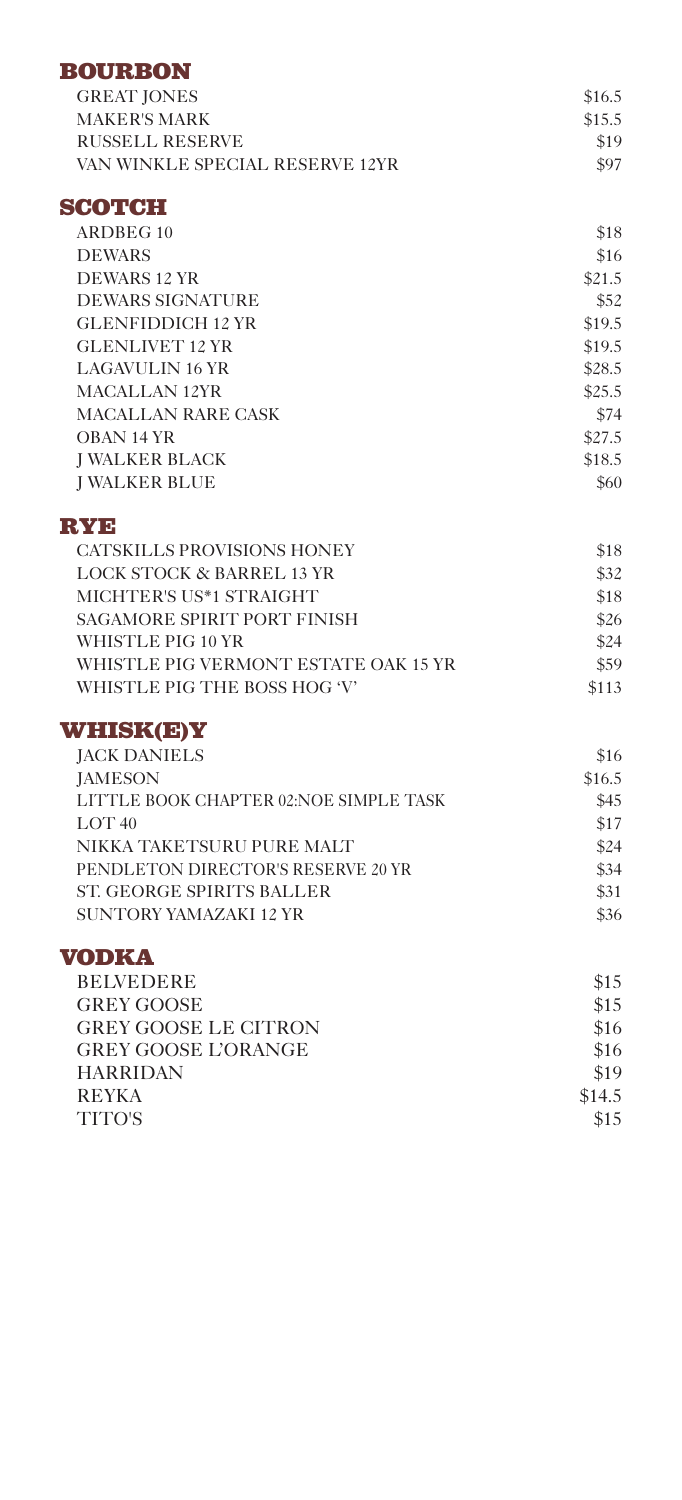## **CRISP DRY WHITES**

| ALBARIÑO, Bodegas La Caña<br>'Navia', Rías Baixas, Spain 2019                                  | \$81  |
|------------------------------------------------------------------------------------------------|-------|
| ALBARIÑO, Do Ferreiro<br>'Cepas Vellas', Rías Baixas, Spain 2019                               | \$148 |
| CHABLIS, Christian Moreau Père & Fils<br>Burgundy, France 2020                                 | \$90  |
| CHABLIS GRAND CRU, Domaine Laroche<br>Les Blanchots - Burgundy, France 2018                    | \$282 |
| GRÜNER VELTLINER SMARAGD, Rudi Pichler<br>Wösendorfer Kollmütz- Niederösterreich, Austria 2019 | \$165 |
| GRÜNER VELTLINER, Sighardt Donabaum<br>Zornberg - Wachau, Austria 2015                         | \$114 |
| NASCETTA, Elvio Cogno<br>'Anas-Cëtta', Langhe, Italy 2019                                      | \$73  |
| PINOT GRIGIO, Masùt da Rive<br>Isonzo del Friuli, Italy 2020                                   | \$65  |
| PINOT GRIGIO, Cantina Tramin<br>'Unterebner', Alto Adige, Italy 2020                           | \$83  |
| RIBOLLA GIALLA, Gradis ' Ciutta<br>Collio, Friuli, Italy 2019                                  | \$61  |

# **FRUIT FORWARD OFF DRY WHITES**

| COLLIOURE, Domaine De La Rectorie<br>'Voile D'Argile', Roussillon, France NV         | \$100 |
|--------------------------------------------------------------------------------------|-------|
| GEWÜRZTRAMINER, François Schmitt<br>'Cuvée Marie-France', Alsace, France 2016        | \$98  |
| RIESLING KABINETT, Maximin Grünhäus<br>Herrenberg - Mosel, Germany 2020              | \$91  |
| RIESLING KABINETT, Egon Müller<br>Scharzhofberger - Mosel, Germany 2018              | \$198 |
| RIESLING SPÄTLESE, Robert Weil<br>Kiedrich Gräfenberg - Rheingau, Germany 2020       | \$251 |
| RIESLING SPÄTLESE, Selbach-Oster<br>Mosel, Germany 2020                              | \$87  |
| <b>VOUVRAY DEMI-SEC, Foreau</b><br>Domaine Du Clos Naudin, Loire Valley, France 2015 | \$133 |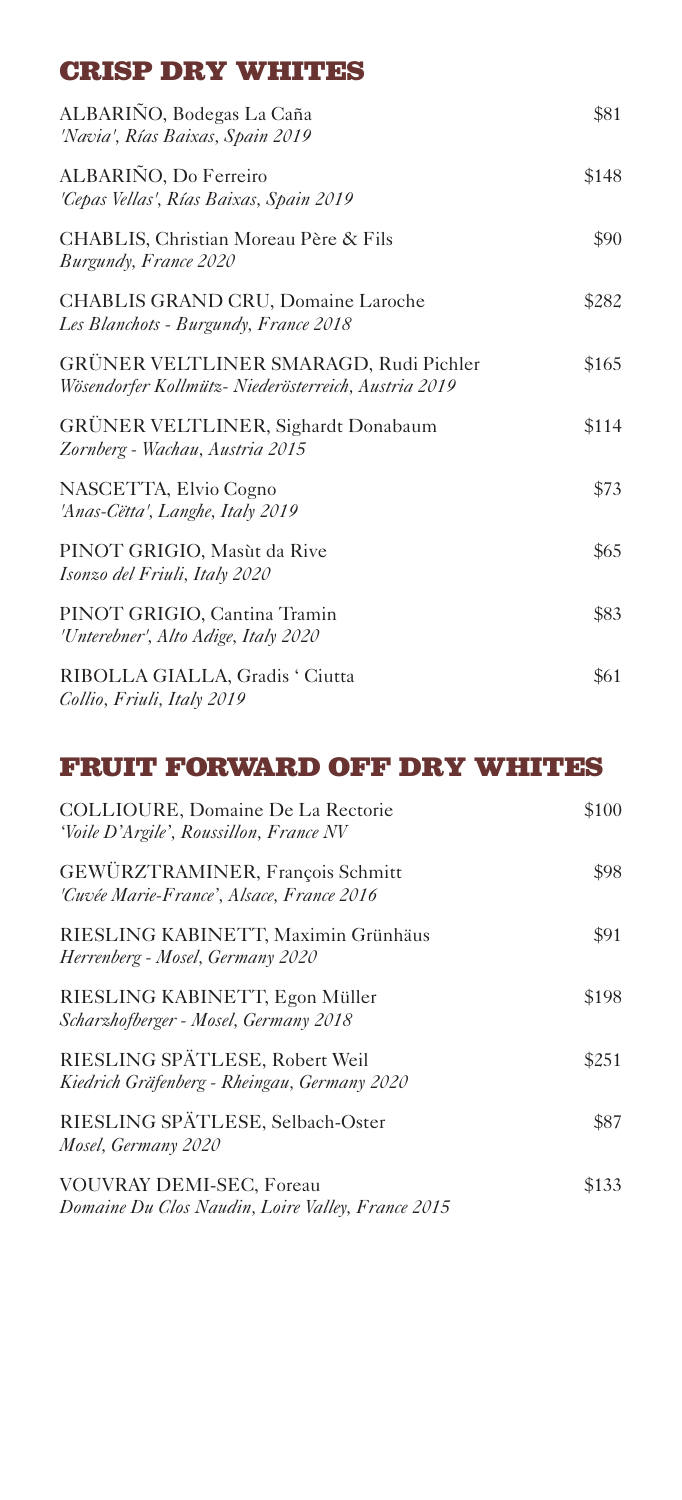# **RICH DRY WHITES**

| <b>BOURGOGNE BLANC, Domaine Maratray-Dubreuil</b><br>Burgundy, France 2020                 | \$79  |
|--------------------------------------------------------------------------------------------|-------|
| <b>BOURGOGNE BLANC, Maison Leroy</b><br>Burgundy, France 2017                              | \$203 |
| CHARDONNAY, Argyle<br>'Nuthouse', Willamette Valley, Oregon 2015                           | \$102 |
| CHARDONNAY, Bodega DiamAndes<br>'Grande Reserve', Uco Valley, Mendoza, Argentina 2020      | \$80  |
| CHARDONNAY, Cuvaison<br>Carneros, Napa County, California 2019                             | \$88  |
| CHARDONNAY, Kistler<br>'Les Noisetiers', Sonoma Coast, California 2020                     | \$156 |
| CHARDONNAY, Paul Hobbs<br>Richard Dinner Vineyard- Sonoma County, California 2017          | \$247 |
| CHARDONNAY, Saintsbury<br>Sangiacomo vineyards - Carneros, California 2019                 | \$94  |
| CHASSAGNE-MONTRACHET PREMIER CRU<br>Domaine Henri Clerc<br>Morgeot - Burgundy, France 2017 | \$223 |
| CORTON-CHARLEMAGNE GRAND CRU<br>Domaine Dublère<br>Burgundy, France 2011                   | \$348 |
| MÂCON-VERZÉ, Domaine Leflaive<br>Les Chênes - Burgundy, France 2019                        | \$221 |
| MEURSAULT, Domaine Michelot<br>Burgundy, France 2018                                       | \$172 |
| MOREY-SAINT-DENIS, Domaine Bruno Clair<br>En La Ruede Vergy - Burgundy, France 2015        | \$208 |
| PAUILLAC, Château Lynch-Bages<br>'Blanc de Lynch-Bages', Bordeaux, France 2017             | \$188 |
| PINOT BIANCO, Cantina Terlano<br>'Vorberg' Alto Adige, Italy 2019                          | \$102 |
| POUILLY-FUISSÉ, Domaine J.A. Ferret<br>Burgundy, France 2018                               | \$133 |
| <b>ROSÉ</b>                                                                                |       |
| CÔTES DE PROVENCE, Château D'Esclans<br>Provence, France 2018                              | \$136 |
| BLEND, Lo-Fi<br>Santa Barbara County, California 2021                                      | \$74  |
| SANCERRE, Jean-Marie Berthier                                                              | \$70  |

*Loire Valley, France 2020*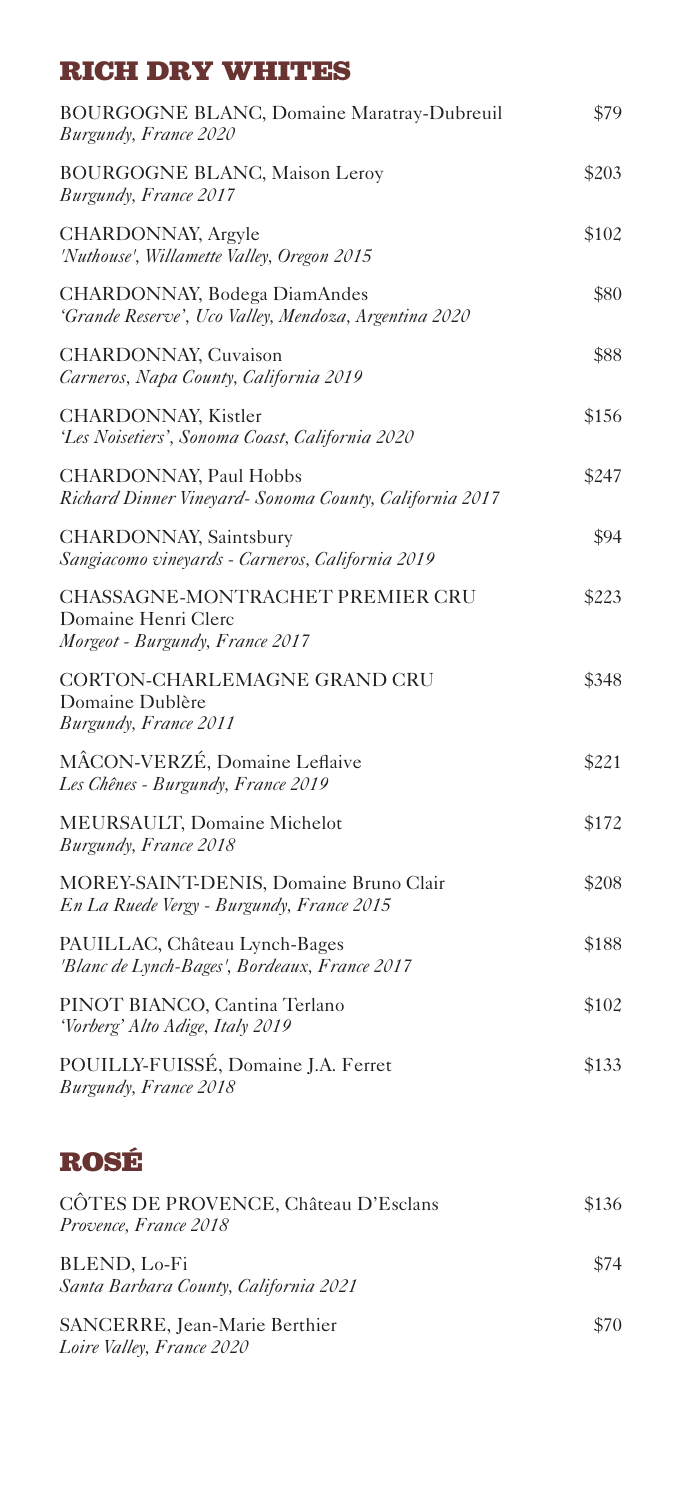## **DESSERT WINE**

| SAUTERNES, Chateau Sigalas-Rabaud<br>'Lieutenant de Sigalas', Bordeaux, France 2013 (375ml)   | \$20/\$108 |  |
|-----------------------------------------------------------------------------------------------|------------|--|
| GEWÜRZTRAMINER, Domaine Zind-Humbrecht<br>'Vieilles Vignes', SGN, Alsace, France 2010 (375ml) | \$89       |  |
| TOKAJI ASZÚ, Royal Tokaji<br>'Red Label', 5 Puttonyos, Tokaji, Hungary 2017 (500ml)           | \$132      |  |
| <b>FORTIFIED WINE</b>                                                                         |            |  |
| <b>SHERRY, Emilio Lustau, Dry Oloroso</b><br>'Don Nuño', Solera Reserva', Spain NV (750ml)    | \$14/\$103 |  |

| MADEIRA, Blandy's, Malmsey, 15 Year<br>Portugal NV (500ml)  | \$23/\$142 |
|-------------------------------------------------------------|------------|
| TAWNY PORT, Taylor Fladgate, 10 Year<br>Portugal NV (750ml) | \$15/\$104 |
| TAWNY PORT, Taylor Fladgate, 30 Year<br>Portugal NV (750ml) | \$47/\$298 |
| RUBY PORT, Fonseca, LBV                                     | \$12/\$77  |

*Portugal 2014 (750ml)*

RUBY PORT, *Warre's* \$31/\$228 *Portugal 2003 (750ml)*

MONTILLA-MORILES, *Bodegas Toro Albala* \$21/\$116 *Pedro Ximenez, Gran Reserva, Spain 1988 (375ml)* 

### **GRAPPA**

CANDOLINI, *Bianco*, *Italy* \$16

**ARMAGNAC & COGNAC** 

| CALVADOS – CHRISTIAN DROUIN VSOP | \$17  |
|----------------------------------|-------|
| <b>HENNESSY VS</b>               | \$20  |
| CHÂTEAU DE LAUBADE ARMAGNAC 1982 | \$49  |
| HENNESSY 'PARADIS'               | \$167 |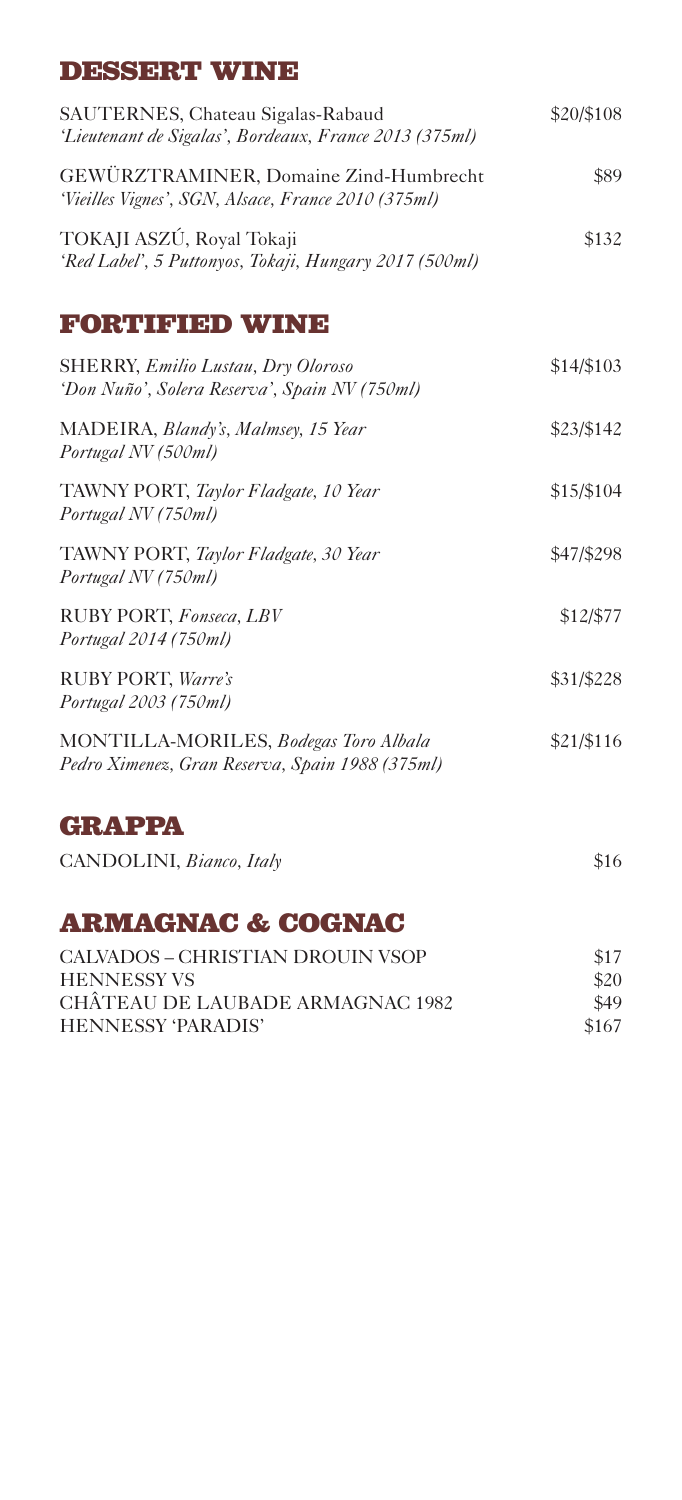# **LARGE BOTTLES**

#### **SPARKLING**

| CHAMPAGNE, Colin<br>'Cuvée Alliance', Brut, Vertus, France NV (1.5L)       | \$240 |
|----------------------------------------------------------------------------|-------|
| CHAMPAGNE, La Caravelle<br>'Cuvée Niña', Brut, Épernay France NV (1.5L)    | \$172 |
| CHAMPAGNE, Piper-Heidsieck<br>Brut, Reims, France NV (JEROBOAM 3L)         | \$757 |
| <b>BLANC DE BLANCS, Schramsberg</b><br>North Coast, California 2019 (1.5L) | \$207 |

#### **WHITE**

| CHASSAGNE-MONTRACHET PREMIER CRU,<br>Domaine Colin-Deléger                             | \$388 |
|----------------------------------------------------------------------------------------|-------|
| En Remilly - Burgundy, France 2013 (1.5L)<br>RIESLING KABINETT, Joh. Jos. Prüm         | \$216 |
| Graacher Himmelreich - Mosel, Germany 2016 (1.5L)                                      |       |
| <b>SANCERRE, Domaine Vincent Gaudry</b><br>'Le Tournebride', Loire Valley, France 2018 | \$176 |

#### **RED**

| BAROLO, Marchesi di Barolo<br>Cannubi - Piedmont, Italy 2013 (1.5L) | \$409  |
|---------------------------------------------------------------------|--------|
| PINOT NOIR, Maison Noir<br>Willamette Valley, Oregon 2020 (1.5l)    | \$134  |
| SAINT-JULIEN, Chateau Lagrange<br>Bordeaux, France 1996 (3L)        | \$2328 |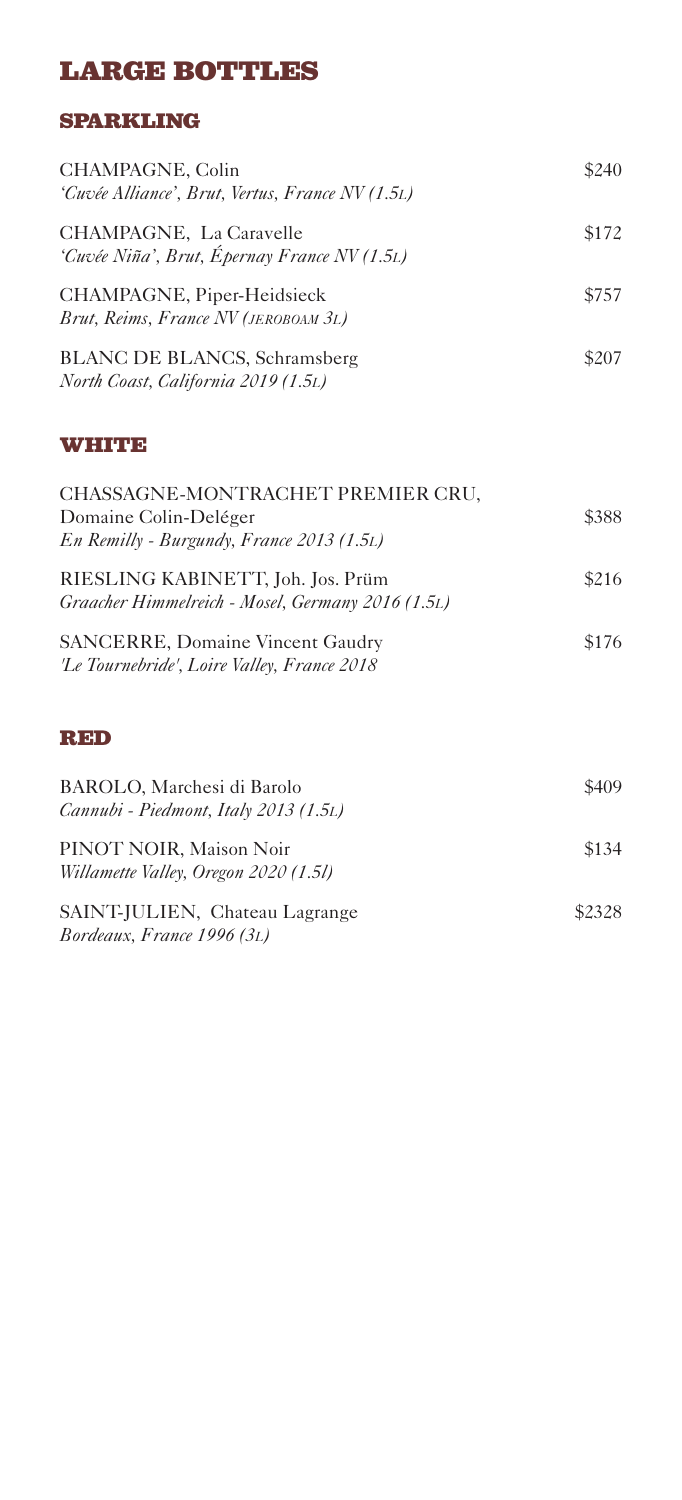### **LIGHT BODIED REDS**

| BOURGOGNE, Thierry & Pascale Matrot<br>Burgundy, France 2019                                                  | \$72   |
|---------------------------------------------------------------------------------------------------------------|--------|
| ÉCHÉZEAUX GRAND CRU,<br>Domaine de la Romanée-Conti<br>Burgundy, France 2018                                  | \$3163 |
| NERO D'AVOLA, Feudo Montoni<br>Vrucara - Sicily, Italy 2015                                                   | \$132  |
| MORGON, Marcel Lapierre<br>Beaujolais, France 2020                                                            | \$100  |
| NUITS-SAINT-GEORGES, Antonin Rodet<br>Burgundy, France 2017                                                   | \$178  |
| PINOT NOIR, Belle Pente<br>Belle Pente Vineyard - Yamhill Carlton District,<br>Willamette Valley, Oregon 2017 | \$115  |
| PINOT NOIR, Cloudy Bay<br>Marlborough, New Zealand 2019                                                       | \$126  |
| PINOT NOIR, Hirsch Vineyards<br>'San Andreas fault', Sonoma Coast, California 2019                            | \$206  |
| RÉGNIÉ, Antoine Sunier<br>Beaujolais, France 2020                                                             | \$73   |
| <b>SANCERRE, Yves Martin</b><br>Loire Valley, France 2018                                                     | \$77   |
| VOSNE-ROMANÉE, Gerard Mugneret<br>'Cuvée Précolombière', Burgundy, France 2017                                | \$251  |

## **FRUIT FORWARD MEDIUM BODIED REDS**

| MALBEC, Terrazas de los Andes<br>'Reserva', Mendoza, Argentina 2019                   | \$81  |
|---------------------------------------------------------------------------------------|-------|
| MERLOT BLEND, Cain Vineyard and Winery<br>'Cain Cuvee NV12', Napa Valley, California  | \$97  |
| PINOT NOIR, El Molino<br>Rutherford, California 2017                                  | \$168 |
| PINOT NOIR, Emeritus<br>Hallberg Ranch – Russian River Valley, Sonoma County, CA 2018 | \$116 |
| PINOT NOIR, Sea Smoke<br>'Ten', Sta. Rita Hills, California 2019                      | \$238 |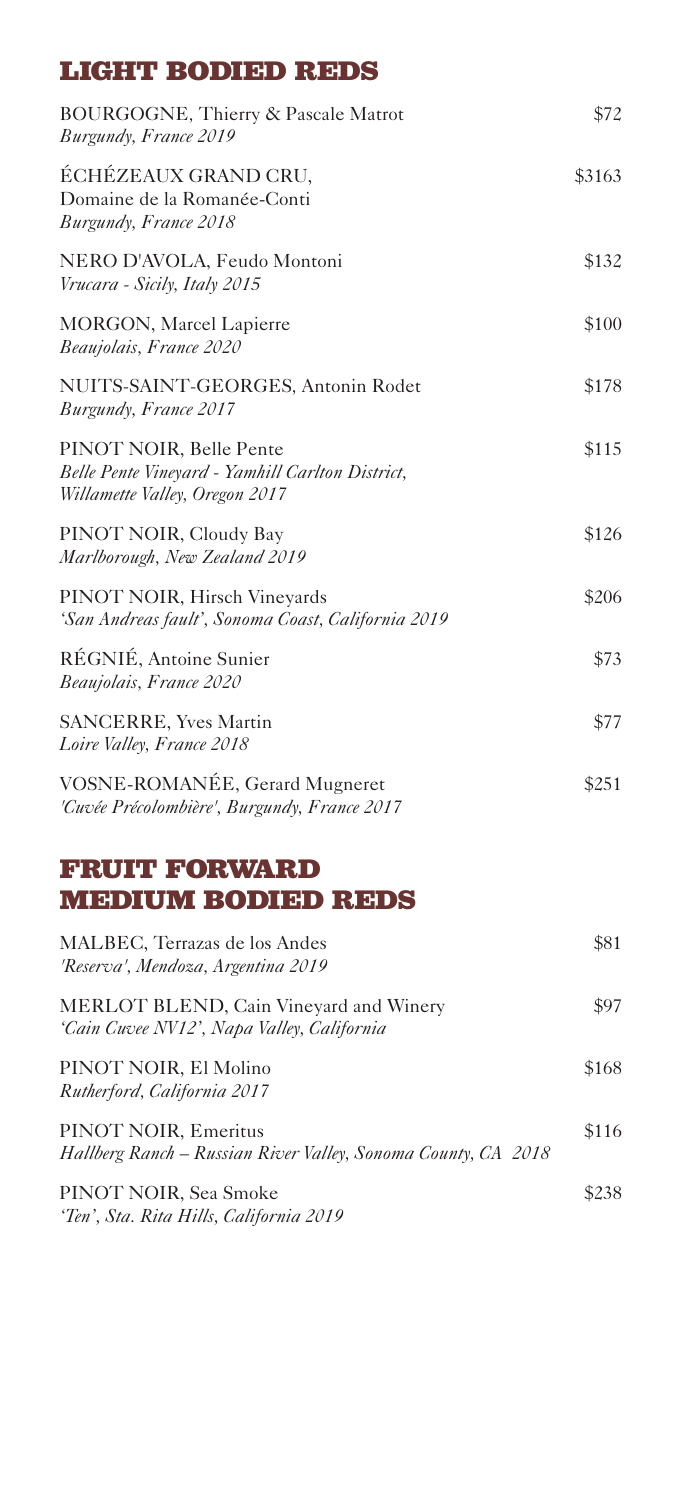## **EARTHY MEDIUM BODIED REDS**

| BANDOL, Château Pradeaux<br>Provence, France 2016                                                       | \$95  |
|---------------------------------------------------------------------------------------------------------|-------|
| <b>BARBARESCO, Carlo Giacosa</b><br>Montefico, Piedmont, Italy 2018                                     | \$128 |
| CABERNET SAUVIGNON, Ao Yun<br>Degin County, Yunnan Province, China 2014                                 | \$607 |
| CAHORS, Château de Haute-Serre<br>'Geron Dadine', Cahors, France 2017                                   | \$103 |
| CHÂTEAUNEUF-DU-PAPE, Domaine Du Banneret<br>Rhône Valley, France 2019                                   | \$130 |
| CHIANTI CLASSICO GRAN SELEZIONE, Bibbiano<br>'Vigne di Montornello', Tuscany, Italy 2018                | \$152 |
| CHINON, Beatrice & Pascal Lambert<br>'Les Perruches', Loire Valley, France 2018                         | \$79  |
| CÔTES DE JURA, Domaine Berthet-Bondet<br>'Trio', Jura, France 2018                                      | \$89  |
| CROZES-HERMITAGE, Ferraton Père & Fils<br>'Le Grand Courtil', Rhône Valley, France 2018                 | \$113 |
| FRANCS CÔTES DE BORDEAUX<br>Château Moulin de la Roquille<br>'Cuvée l'Esperance', Bordeaux, France 2018 | \$55  |
| GEVREY-CHAMBERTIN, Antonin Guyon<br>'La Justice', Burgundy, France 2017                                 | \$173 |
| GIGONDAS, Domaine Les Pallières<br>'Terrasse du Diable', Rhône Valley, France 2018                      | \$103 |
| MARGAUX, Château La Galiane<br>Bordeaux, France 2015                                                    | \$122 |
| PATRIMONIO, Clos Signadore<br>A Mandria - Corsica, France 2016                                          | \$99  |
| PAUILLAC, Château Duhart-Milon<br>'Moulin de Duhart', Bordeaux, France 2019                             | \$158 |
| PESSAC-LÉOGNAN GRAND CRU,<br>Chateau Pape-Clément<br>Bordeaux, France 2009                              | \$628 |
| POMEROL, Château La Conseillante<br>Bordeaux, France 2014                                               | \$450 |
| RED BLEND, Domaine Roc D'Anglade<br>Vin De Pays Du Gard, Languedoc - Roussillon, France 2013            | \$145 |
| VALPOLICELLA, Monte Cillario<br>'Borgo Antico', Veneto, Italy 2017                                      | \$88  |